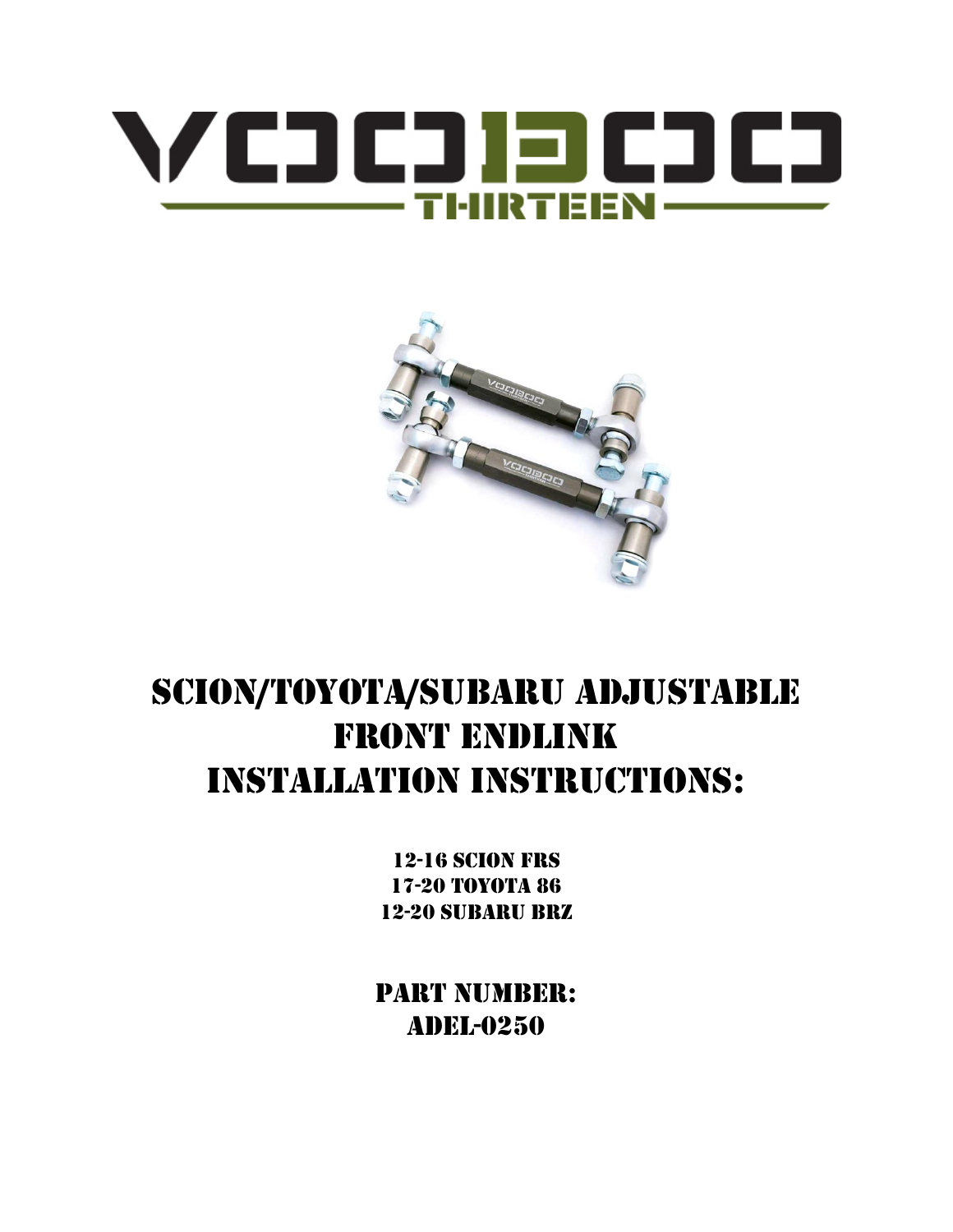It is recommended the installation of all Voodoo13 parts be completed by an experienced suspension tuning professional. With proper installation and maintenance, Voodoo-13 suspension products will provide exceptional performance and durability. For any questions, please contact Voodoo 13 immediately. Thank you for choosing Voodoo-13 for your suspension component needs!

#### **NEED HELP?**

Our representatives are here to help you with any questions concerning the operation of this product.

# **CALL 480-889-0812**

Monday thru Friday 8:30am to 5:30pm MST

#### **RECOMMENDED TOOLS AND SUPPLIES**

- General Mechanics Tool Set
- Jack and Jack Stands
- Torque Wrench
- 14mm Wrench or Socket
- 17mm Wrench

#### **PART BREAKDOWN**

NOTE: For any OE hardware please refer to OEM service manual for torque specifications. For all included hardware please torque to specifications shown below. It is recommended to use a torque wrench when tightening instead of an impact gun and apply anti-seize on all threads.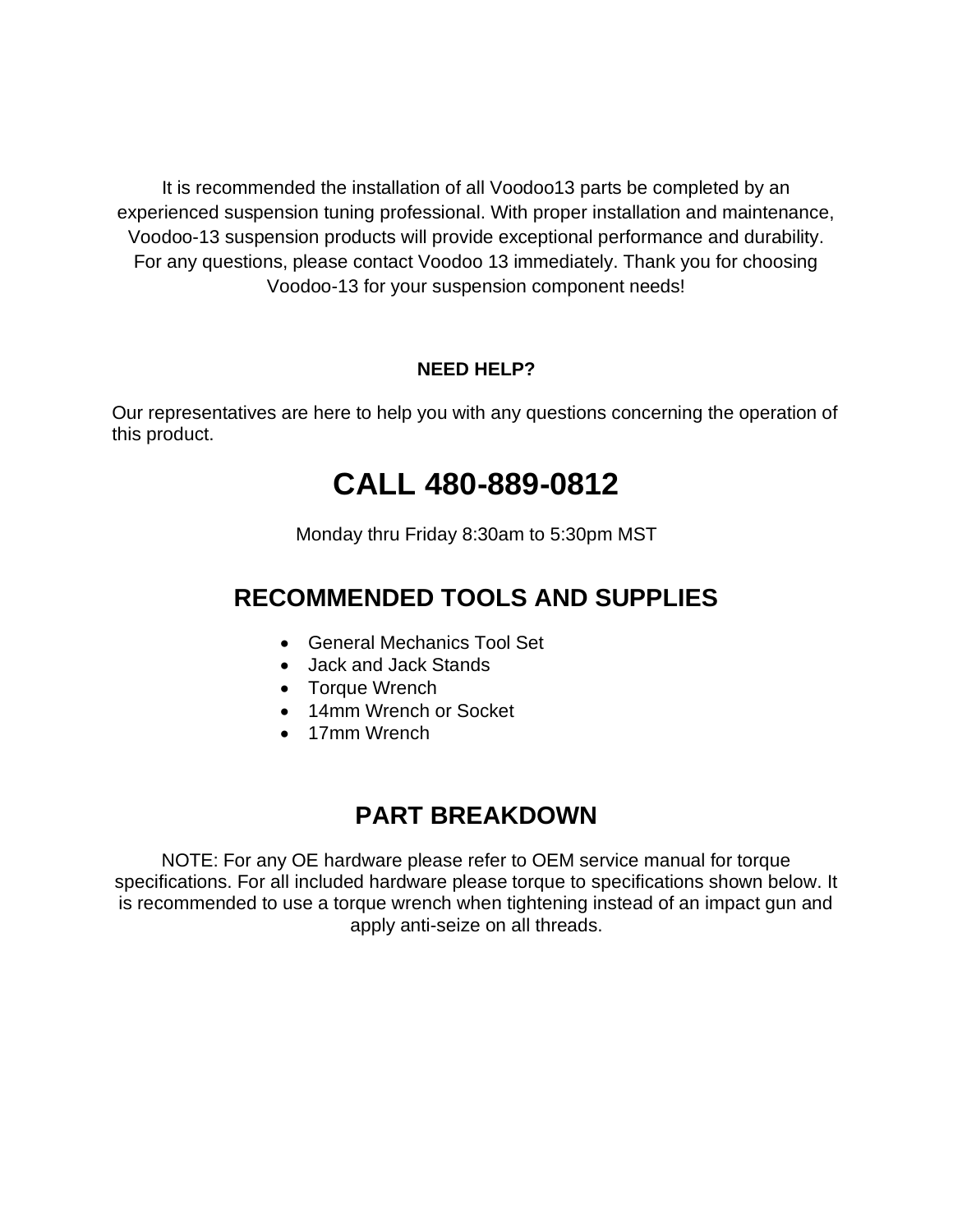

### **INSTALLATION PROCEDURE**

**Step 1:** Lift the vehicle to a safe height using the recommended factory lift points to work underneath the front suspension. Ensure placement of safety jack stands where recommended by the manufacturer's service manual before working underneath the vehicle (unless using a vehicle lift with safety locks).

NOTE: If you can lift the entire front suspension where the rear wheels are off the ground, this will ease the process of removing the OEM end links.- If you can only lift one side of the vehicle, you will need to use a floor jack on the lower portion of the knuckle to relieve the tension on the sway bar

**Step 2:** First use a 14mm socket to remove the nut securing the Endlinks to the sway bar and front lower control arm.

**Step 3:** Adjust the Voodoo13 end links to the same length as the factory end links by rotating the threaded heim joint clockwise or counterclockwise. Measurement of the OEM end links is taken from the center of one ball joint to the other.

Note: Increasing the length of the Voodoo13 end links compared to the OEM end links is an acceptable way of increasing the spring rate of the sway bar, however, take into consideration the length of the sway bar does not interfere with any vehicle components such as the lower control arms or the vehicle chassis. Since Voodoo13 end links are independently adjustable in length, a preloaded sway bar can improve the corner balancing of a vehicle with height-adjustable shocks or structs or an uneven suspension ride height.

**Step 4:** Prepare to install the Voodoo13 end links with the spacers facing the sway bar and knuckle assembly. Install one hex bolt through the heim joint, spacer, and sway bar. Then secure with one locking hex nut. Repeat these steps for the opposite side of the vehicle's suspension.

**Step 5:** Once the Voodoo13 end links are installed to the proper length on both the driver and passenger side of the vehicle, torque the (4) hex nuts to **40 lbf-ft** using a torque wrench while holding the hex bolt heads with a 17mm wrench.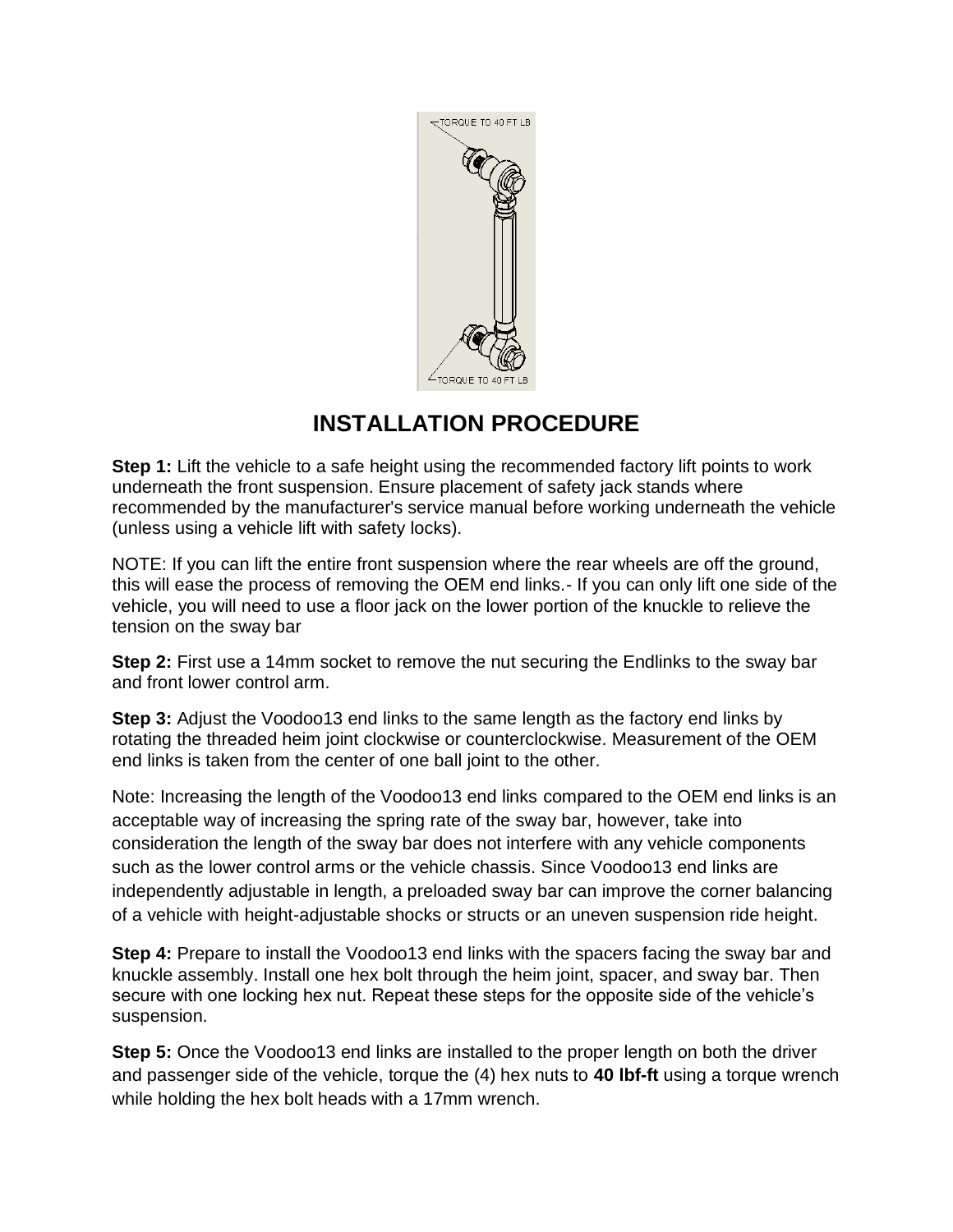NOTE: With the Voodoo13 end links installed and the vehicle resting on a flat surface, the sway bar preload can be adjusted

**Step 6:** Once the desired lengths of the Voodoo13 end links are established, tighten the (4) jams nuts against the heim joints on both sides of the end link. Properly torque the jams nuts to **30 lbf-ft** using torque wrench.

NOTE: Ensure that all hardware is torqued to the correct specification. Re-check the hardware torque specification after 50 miles of continuous driving to ensure proper installation.

## **WARRANTY**

All products sold are subject to the following warranty:

Voodoo13 offers a Limited Lifetime Warranty for our products to the original retail consumer against defects and workmanship when used on light truck and car applications under normal operating conditions. This warranty does not apply to parts that have been improperly installed or wearable items such as, but not limited to, worn bushings or bearings unless proven to be defective from the manufacturer.

Exterior finish on all Voodoo13 products is not considered a valid warranty; consumers are responsible for the maintenance of paint, anodize or raw metal finish.

The consumer will be responsible for the removal and freight costs both to and from the Distributor from which the product was originally purchased. Proof of purchase and product registration through the Voodoo13 website is mandatory in order to receive warrantee replacement; original invoice from the Distributor from which the product was purchased must accompany the product in question for warrantee.

Voodoo13 has the right to refuse a warrantee claim if procedures are not met by the original consumer. All returns must have an R.M.A. approval from Voodoo13 prior to shipping direct to the Voodoo13 facility. Exclusions from this warranty are sales outside of the United States, the finish, dents, rust, or any condition caused by abnormal use or neglect.